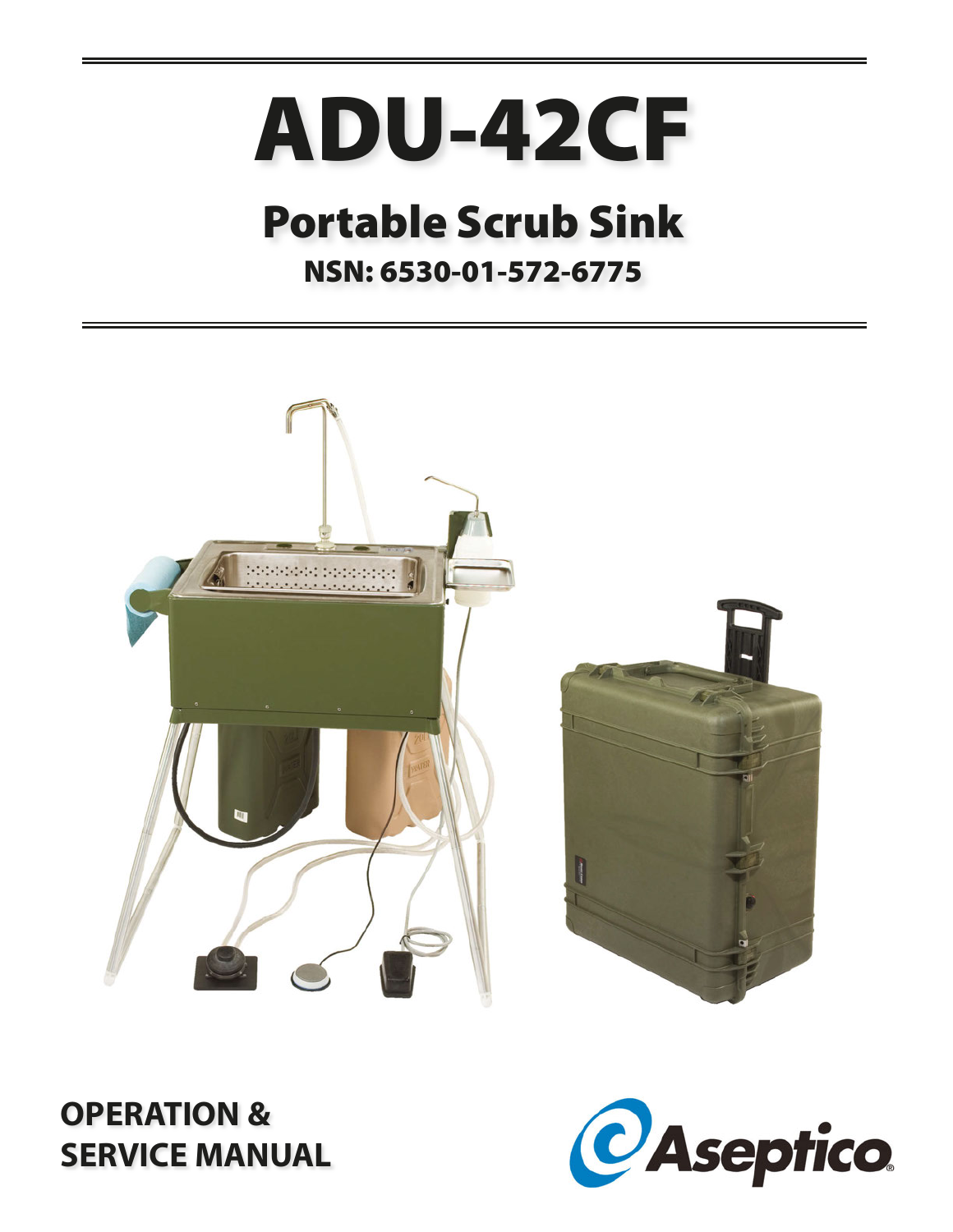#### TABLE OF CONTENTS

| <b>Table of Illustrations</b> |
|-------------------------------|
|                               |
|                               |
|                               |
|                               |
|                               |
|                               |
|                               |
|                               |
|                               |
|                               |
|                               |
|                               |
|                               |
|                               |
|                               |
|                               |
|                               |
|                               |
|                               |
|                               |
|                               |

#### **SAFETY PRECAUTIONS:**

 **Warning** - Improper application, adjustment or servicing can result in serious injury. Always disconnect power source before servicing.

**Warning** - Do not lean on the unit. Sink structure is not designed to support human weight.

 **Warning** - Operating this equipment in a manner not specified in this manual may impair protection features and reduce safety.

**Caution** - Prevent from freezing. Purge system before storage to prevent damage to lines or pumps.

 **Caution** - Operate the sink in its upright position only. Tilting the sink at an extreme angle will actuate the automatic shutoff level sensor, which will turn off the heating element.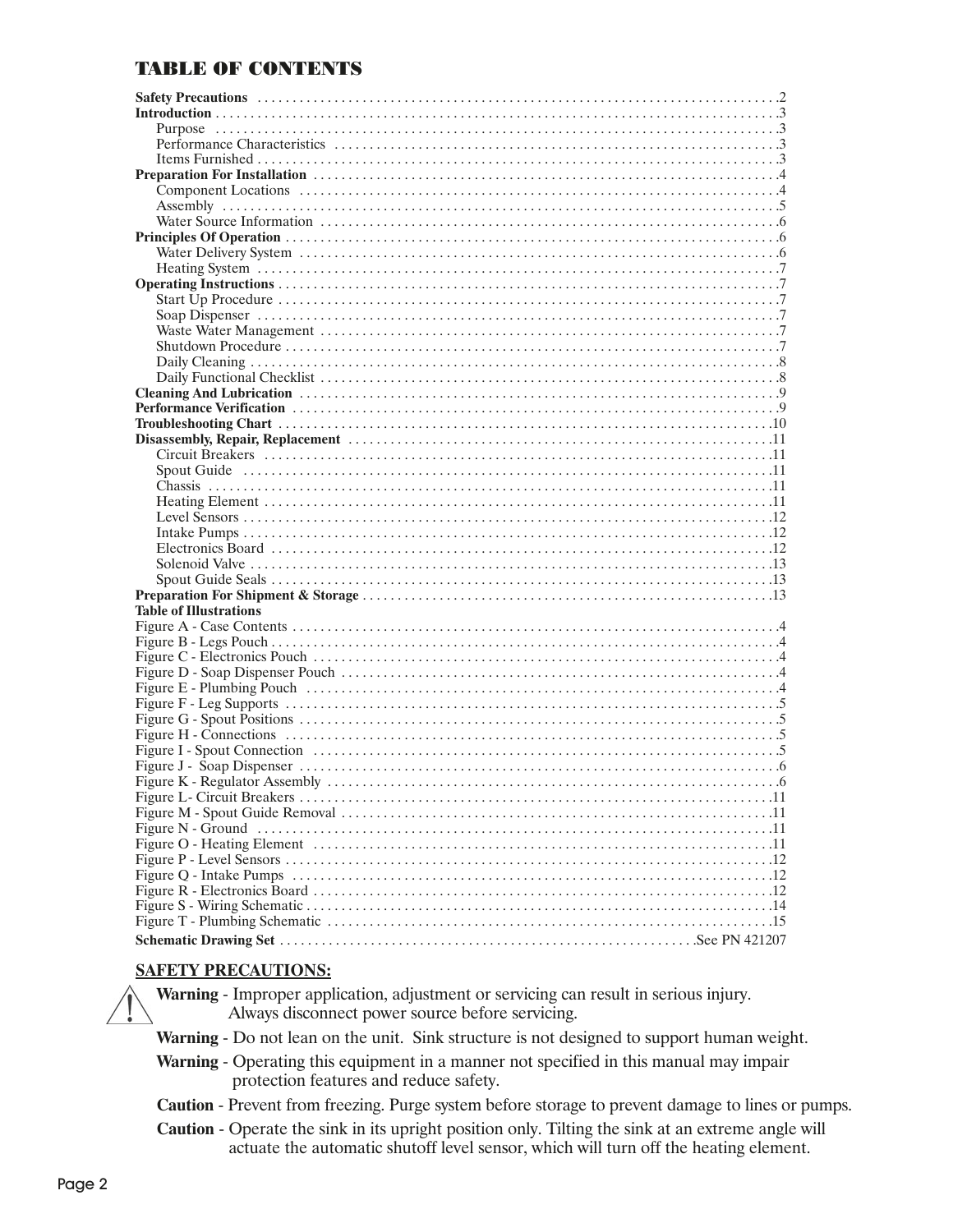#### Introduction

#### **Purpose**

The ADU-42CF Portable Scrub Sink provides a practical water source for mobile medical and dental operations. Both warm and cold water are available for washing and instrument cleansing as part of the process of disinfecting medical devices. Hands free operation makes surgical scrubs simple. The rigid stainless steel basin and instrument basket are durable and easy to disinfect. And the accessory tray allows sink-side consolidation of all instruments. Light weight and compact size make the ADU-42CF easy to set-up and transport. To receive the best service and longest life from your Aseptico product, follow the instructions detailed in this manual.

#### **Performance characteristics**

- Sink Wt: 50 lbs. (22.7 kg)
- Accessories (incl basket) Wt: 19 lbs. (8.6 kg)
- Shipping Case Wt: 35 lbs. (15.9 kg)
- Total Shipping Wt: 104 lbs. (47.2 kg)
- Size (external): 25.3 x 22.4 x 12.5 in. (64.3 x 56.9 x 31.8 cm)
- Sink flow rate: High  $0.95 \pm 0.2$  gpm  $(3.6 \pm 0.75$  lpm)
	- Low  $0.64 \pm 0.2$  gpm  $(2.4 \pm 0.75$  lpm)
- Max. pump discharge head: 8.3 ft (2.5 meters)
- Pump self priming limit: 48 in. (1.2 meters)
- Tank capacity: 1.45 Gal. (5.5 Liter)
- Tank Fill Time: Approximately 1-2 minutes (reference only).
- Heating capacity: 1400 Watts
- Tank Heating Time: Approximately 8 minutes from room temperature (reference only).
- Peak water temp.:  $106^{\circ}$  F,  $\pm 7^{\circ}$ F (41°C,  $\pm 4^{\circ}$ C)
- Cold water foot pump flow rate: 0.66 gpm (2.5 lpm) typical (reference only).
- Sink Basin Size: 21.3 x 15.4 x 7.4 in. (54.1 x 39.1 x 18.8 cm)
- Instrument Basket Size: 20.75 x 12.75 x 6 in. (52.7 x 32.4 x 15.2 cm)

#### **Items furnished**

- Sink unit, surgical
- Instrument Basket
- Aluminum legs (4).
- Intake and waste hoses.
- Cold water, manual pump.
- ON/OFF foot switch.
- 115V and 230V power cords.
- Instrument tray  $(6 \frac{1}{2} \times 10 \text{ in.})$ .
- Grounding lug.
- Alternate source regulator.
- 2 copies Operations/Service Manual.
- 2 copies Schematic Drawing Set.
- Roll Towel Holder
- Hands-Free Soap Dispenser
- GFCI Ground Fault Circuit Interrupter





**Advena Ltd Tower Business Centre, 2nd Flr,** Tower Street, Swatar, BKR 4013 **Malta** 

#### **Items not furnished**

- Jerry cans or alternate water supply.
- Waste water Jerry can.

#### **Storage and handling precautions**

• Avoid freezing. To protect internal components, purge the sink's tank and lines prior to unattended periods in sub freezing conditions.

#### **Environmental conditions**

- Operating Temperature: 1° to 45° C (34° to 113° F)
- Transport/Storage Temperature: 1° to 60° C (34° to 140° F)
- Relative Humidity: 5 to 95% non-condensing
- Altitude: 0 to 3048 meters (0 to 10,000 feet) • Input Voltage Requirements: 115/230 VAC, 50/60Hz, single phase 12A
- Pollution Degree 2

 $\epsilon$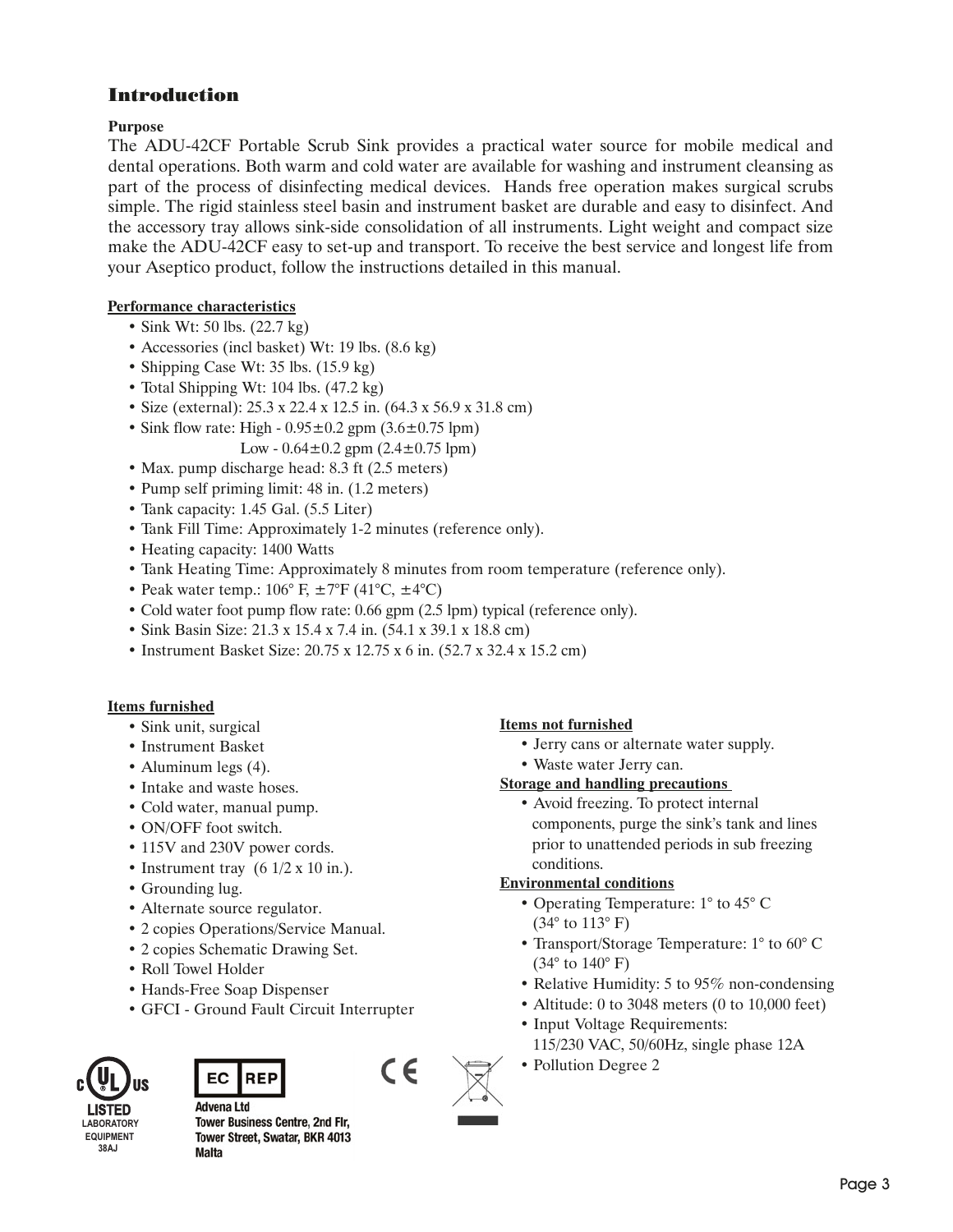#### Preparations for use and installation instructions

After removal from its original packaging, the ADU-42CF will include the following items:

#### **Case Contents: Fig A**

- **D** Sink assembly (1)
- 2 MIL-Spec carry case (1)
- Accessory pouches (3) 3
- **4** Soap Dispenser pouch (1)
- **5** Legs pouch  $(1)$
- **6** Instrument Basket (1)
- **7** Operation & Service Manuals (2) Schematic Drawing Set (2) *(Not Shown)*



*Figure A1 - Closed Case* 



*Figure A2 - Open Case with Spout, Instrument Basket, & Accessories Pouches*

#### **Legs Pouch**: Fig B

 $\bf{D}$  Legs (4) & Leg Supports (2)

2 Legs pouch



*Figure B - Legs Pouch* 

#### **Electronics Pouch**: Fig C

- 115V power cord
- 2 230V power cord
- **3** Foot switch
- **4** Instrument tray

#### **AA-42SD Soap Dispenser Pouch**: Fig D

- **D** Mounting Bracket Assembly
- 2 Foot Pedal & Hose Assembly
- **3** Dispenser Bottle
- Paper Towel Holder 4

#### **Plumbing Pouch**: Fig E

- **1** Intake hose assembly
- 2 Waste hose assembly
- **3** Cold water pump assembly
- 4 Alternate source regulator assembly



*Figure C - Electronics Pouch*



*Figure D - AA-42SD Soap Dispenser Pouch*



*Figure E - Plumbing Pouch*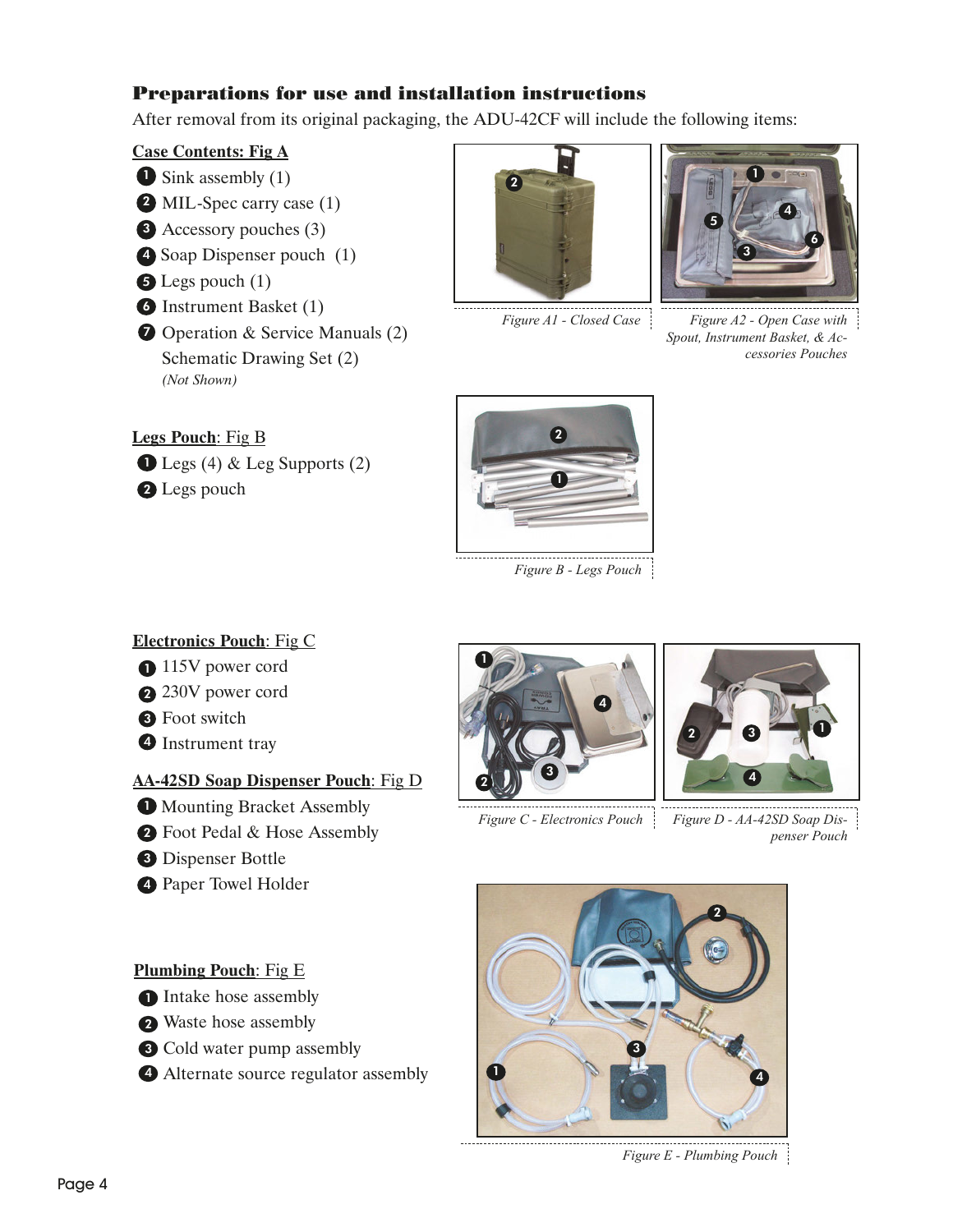#### **Assembly**

- 1. After removing the ADU-42CF Portable Sink from its original packaging, unfasten all perimeter latches and open the lid. Locate the accessory pouches and lift the sink from the carry case. *Refer to Figure A*
- 2. Leg-Supports: *Refer to Figure F*
	- **a)** Remove the four collapsible legs from the legs pouch and unfold. Make sure the locking dowel engages completely. Insert the legs into the guide tubes on the underside of the sink chassis and twist to engage the lock-pin and secure.
	- **b)** Unfold the leg support sections and join together to make two complete supports.
	- **c)** Insert right front sink leg into white plastic knuckle on end of support. Insert right rear sink leg into other end of support. Repeat on left side of sink with second support.
- 3. Raise the sink spout to the fully extended position and secure locking cap over ball assembly to prevent spout from pivoting downward. *Refer to Figure G*
- 4. Remove the contents of the plumbing pouch. Attach the intake hose assembly to the quick connect, labeled "WATER" on the underside of the sink *(Refer to Figure H)*. Immerse the hose weight in the source jerry can (not provided) to the preset distance and secure the line using the attached push-on cap.

5. Attach the waste hose to the Drain connection on the underside of the sink. Place the opposite end in a waste water jerry can (not provided). Secure the line using the push on cap.

**6.** If desired, attach the components of the cold water pump assembly (*Refer to Figure E*) to dispense cold water.

**a)** Unpack the manual foot pump and tubing assembly.

**b)** Place the foot pump on a level section of ground.

**c)** Attach the hose adapter to the sink spigot (*Refer to Figure I).* Place the opposite end in a cold water jerry can (not provided). Secure the line using the push on cap. Prime the lines by depressing the foot pump several times, until water flows into the sink. *Refer to Figure E*

- 7. Remove the contents of the electronics pouch. Attach the electric ON/OFF foot switch to the foot switch connector, labeled "FOOT SWITCH", on the underside of the sink (*Refer to Figure H).*
- 8. If desired, unclip power input plug and cord (includes the Ground Fault Circuit Interrupter - GFCI) from sink bottom. Select the appropriate power cord for the power source. Connect the power cord to the input plug/cord and connect the other end to the power source. Press the reset button on the GFCI. The sink will operate on either a 115V or a 230V power supply. The green L.E.D. by the spout will light, indicating power.

NOTE: The Ground Fault Circuit Interrupter will trip if power is removed from the sink. This is its normal operation. When restoring power to the sink, the GFCI must be reset after plugging in the mains power cord.

**Leg Supports Assembled**





*Figure G - Spout Positions*



*Figure H - Connections*



................................... *Figure I - Spout Connection*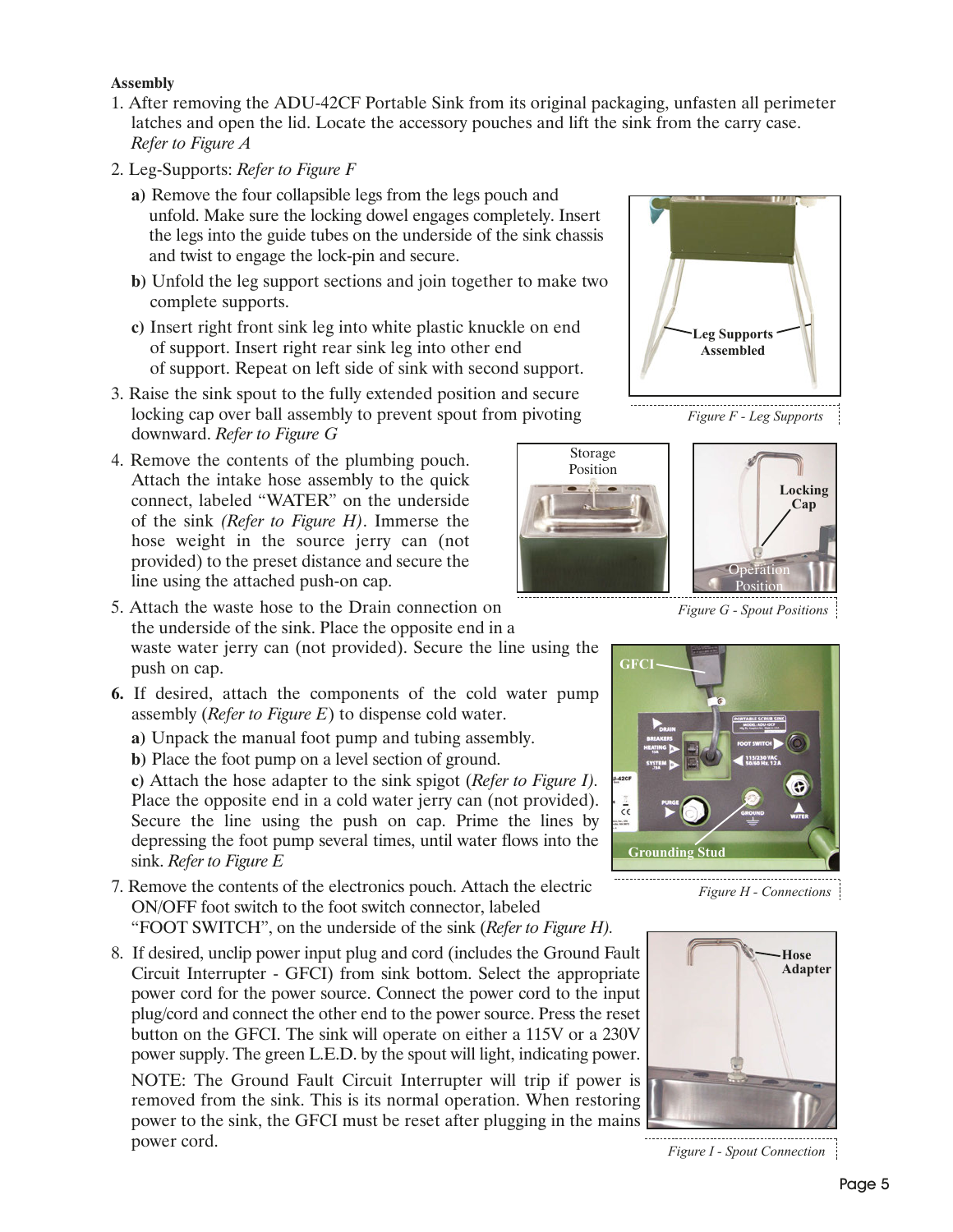Page 6

- 9. If desired, attach the paper towel holder, instrument tray and/or soap dispenser to sides of sink:
	- **a)** Instrument Tray : Secure the tray with the thumbscrews (*Figure J*).
	- **b)** Soap Dispenser (*Figure J*):
		- Position the mounting bracket against the lip of the basin as shown. Secure the bracket with the thumbscrew.
		- Fill plastic dispenser bottle with medical-grade cleansing agent/soap, to within 1/2-inch from top. Guide the mouth of the plastic bottle over the lower end of the soap spout tube and carefully screw bottle upwards into the cap. **a)**
		- Attach opposite end of foot pedal air-supply hose to the hose fitting located on the underside of the bottle cap.
		- Slide bottle & cap assembly onto receiver plate located on mounting bracket.
	- **c)** Paper Towel Holder: Secure towel holder to other side of sink, opposite the Instrument Tray and Soap Dispenser.
- 10.The ADU-42CF is constructed with full electrical protection, including a Ground Fault Circuit Interrupter (GFCI). This equipment is intended for use with grounded power input. Provisions have also been made to attach an external ground rod (not provided). Connection to the ground rod may be made by securing a ground strap with a suitably sized lug to the grounding terminal on the underside of the chassis with the wing nut provided and attaching the other end of the ground strap to the grounding rod.

NOTE: Do not position the sink or place other equipment near the sink in such a way as to impede access to the power outlet and cord.

#### **Water Source Information**

The ADU-42CF is designed to operate from jerry cans and from a variety of alternate water sources. If the ADU-42CF is to be used with an alternate water supply, the source will determine the required intake configuration. For operation from either a jerry can or a bladder water supply having a pressure between -2 psi and 10 psi (a supply height ranging from 4 ft. below to 23 ft. above the sink basin)

appropriate flow rates can be generated by the sink's internal pump. Connection to this type of source can be made using the existing intake tube. For connection to an established water source with an operating pressure above 5 psi, the regulator assembly is required (*Refer to Figure K*). Attachment is performed by disconnecting the intake hose and replacing it with the regulator assembly. A line from the water supply having male garden hose threads can then be attached to the Y-connector on the regulator assembly. **Note:** The manual foot pump should be used in conjunction with a jerry can for cold water.

#### Principles Of Operation

#### **Water Delivery System**

The water delivery system consists of two main pumps, a high/low flow switch, the solenoid valve, the cold water foot pump and the alternate source regulator assembly. When the ON/OFF foot switch is depressed, the internal electric pumps move water through the tank where it is warmed. The solenoid valve serves as the flow control mechanism when the sink is operated from a pressurized water source. The solenoid valve is normally closed and is actuated by depressing the foot switch. The cold water foot pump manually delivers water from the source to the basin without warming. If required, the manual pump may be used to partially prime the intake line. To use a pressurized water supply, the regulator assembly is connected between the sink and the water source, with the source attached to the Y-connector on the regulator assembly. The regulator will reduce the water's flow to match the sink's heating capacity and will dampen the effects of system pressure fluctuation. The high/low flow switch, located on the top of the sink basin, switches the output of water from the two pumps between maximum and minimum flow.

*Figure J - Soap Dispenser*



*Figure K - Regulator Assembly*

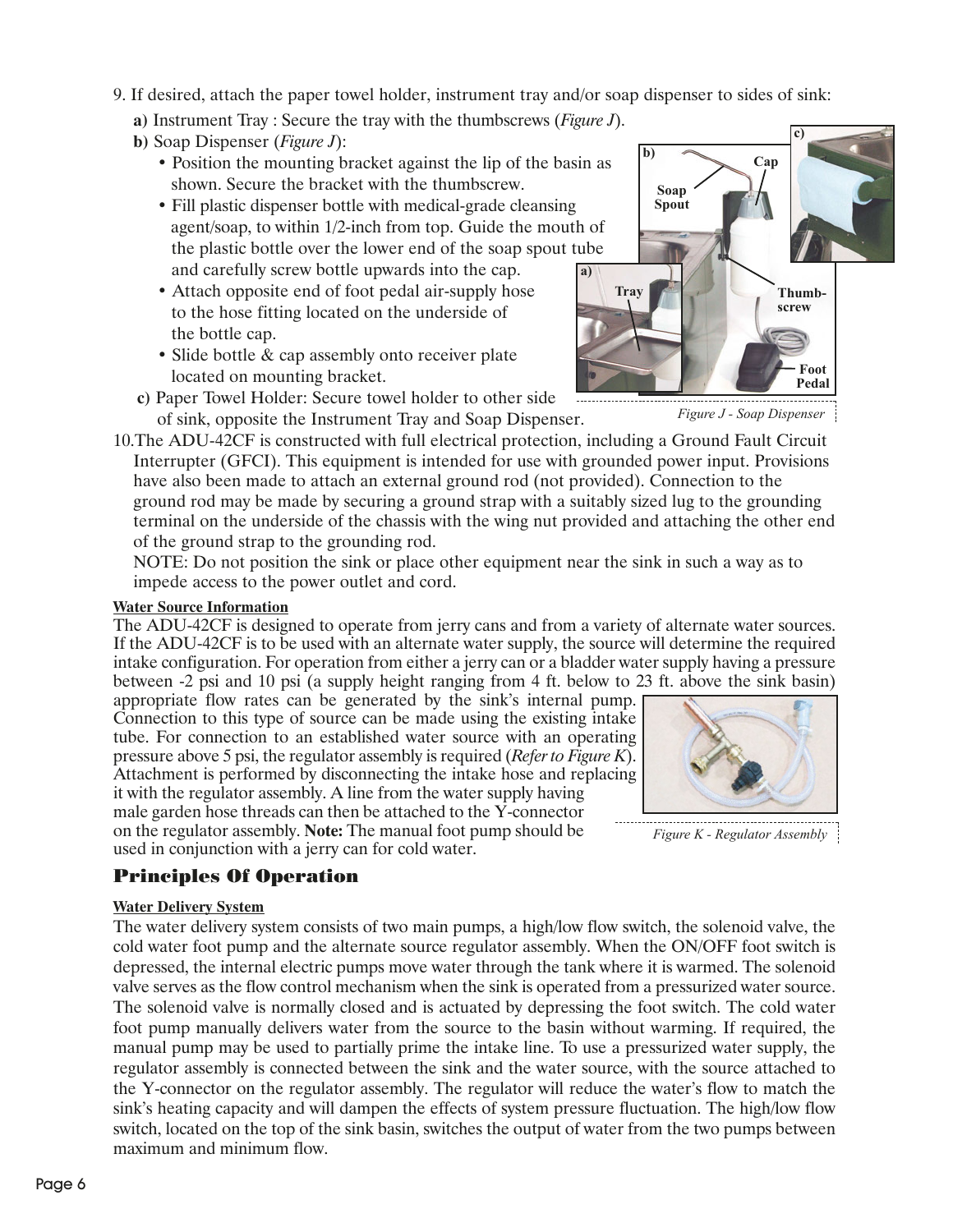#### **Heating System**

The Heating System is composed of the tank, the extendable spout, the tank level sensor, the tilt shutoff sensor, the control circuitry and the heating element. The tank is the reservoir for the water to be heated. The tank level switch, located at the top of the tank, activates the heating element. To allow the level switch to actuate and begin the water warming process, the sink must be standing in its intended upright position. Tilting the sink at an extreme angle will actuate the automatic shutoff sensor, which prevents damage to the sink's heating element. The orange L.E.D. by the spout will light to indicate that the tank is full and the warming processes is active. The control circuitry will regulate the heating process to a water temperature of 106 deg. Fahrenheit,  $\pm 7^{\circ}$ F (41 deg. Centigrade,  $\pm$ 4°C).

#### Operating instructions

#### **Start-up procedure**

Once the Set-Up is complete, prime the system by depressing the foot switch. Set the Flow Switch, located on top of sink basin to the desired High or Low flow. Allow approximately 1-2 minutes for the internal tank to fill. Release the foot switch when water begins to flow from the spout. The orange L.E.D. by the spout will light, indicating that the heating element is active. The orange L.E.D. will go out when the tank water is warmed. If desired, prime the cold water line by depressing the foot pump several times until water flows into the sink.

To operate the sink, depress the ON/OFF foot switch for warm water or the foot pump for cold water. Water will automatically be warmed as it flows through the internal water tank. The outlet temperature will vary with consumption and source temperature. A full tank of room temperature water will take approximately 8 minutes to warm to the shut off temperature of 106 deg. Fahrenheit (41 deg. Centigrade).

#### **Soap Dispenser**

Position the soap dispenser foot pedal at a convenient location directly underneath sink. Press foot pedal to dispense soap. Note: The foot pedal may require repeated pumping initially, to create proper siphon pressure.

#### **Waste Water Management**

Fluid level in the waste container should be managed in such a way as to avoid overflow. This risk is minimal when operating from a jerry can. When operating from a source greater than the waste jerry can, care should be taken to monitor waste water level carefully.

#### **Shut down procedures**

- 1. Drain all water from the sink basin and clean the drain catch. Dry components before storage.
- 2. Drain and disconnect the cold water supply line and the drain hose. Use the manual pump to assist in draining the cold water supply line.
- 3. Disconnect the intake hose from the quick connect labeled "WATER" and reattach it to the quick connect labeled "PURGE". If the water in the reservoir is to be reclaimed, leave the weighted end of the intake hose in the source jerry can. Otherwise, purge the water in the tank to a waste water jerry can or the ground. **NOTE:** To avoid contamination, minimize intake hose contact with waste water.
- 4. When water stops flowing from the tank, depress the foot switch briefly. This process will purge the pump and the internal supply lines. Release the foot switch when water ceases to flow from the intake hose.
- 5. Disconnect all electrical power.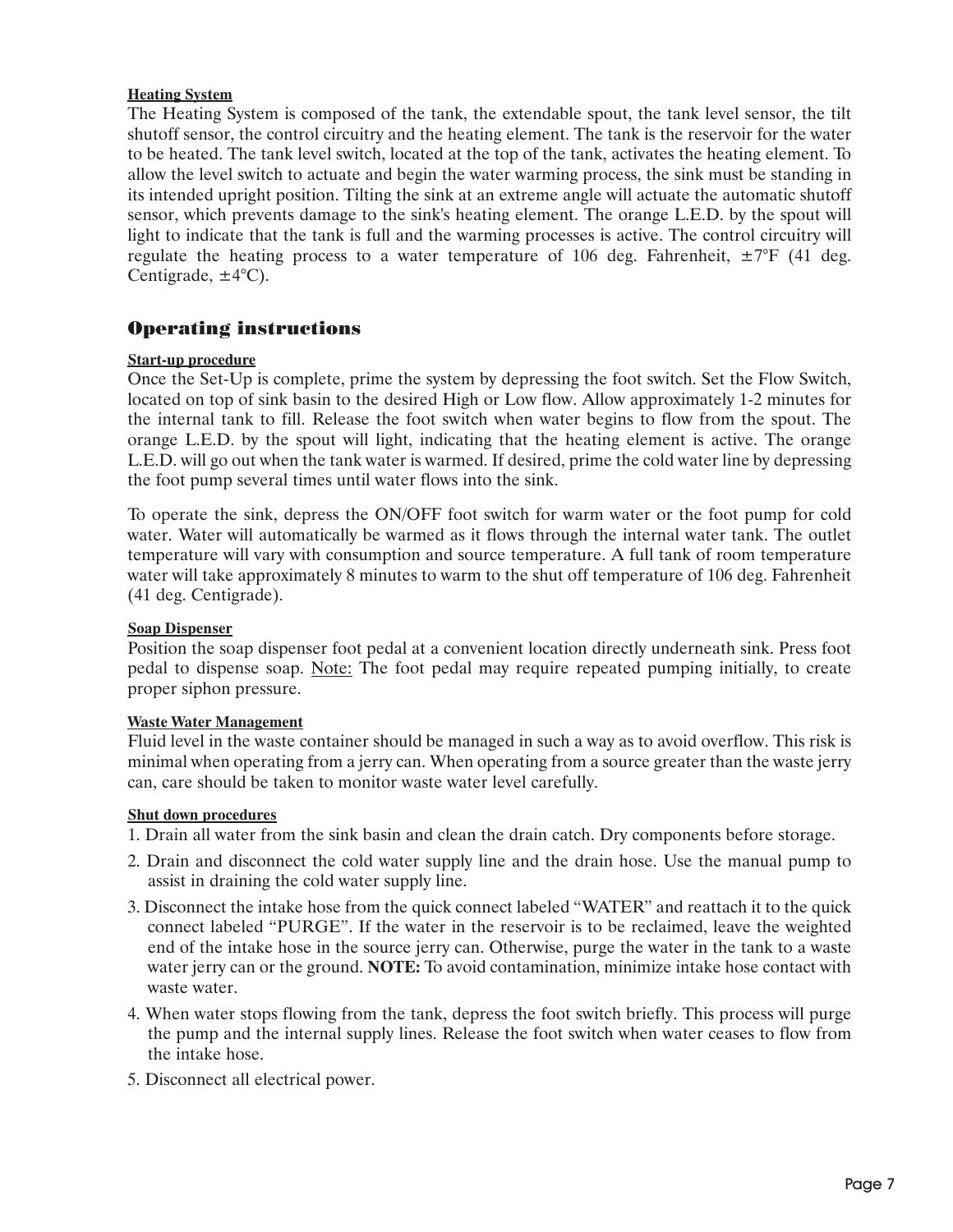- 6. Drain and disconnect the intake hose. Disinfect all hoses which have come into contact with waste water using a dilute bleach solution.
- 7. Store the intake, cold water and drain hoses along with the alternate source regulator in the plumbing pouch. Be sure to coil tubing carefully to avoid kinking. Dry components as thoroughly as possible before storage.
- 8. Disconnect the ON/OFF foot switch, power cord, and instrument tray. Store these items in the electronics accessories pouch. Disconnect soap dispenser if used and flush out the soap spout. Pack and store dispenser components in pouch with paper towel holder. Clip power entry cord and GFCI to underside of sink.
- 9. Twist loose and remove the four sink legs and leg supports. Fold and store components in their appropriate pouches.
- 10. Place sink into the case with the sink sides aligned with case handles. Place the instrument basket into the sink basin. Store the plumbing, electrical, and soap dispenser pouches in the instrument basket. Place the legs pouch across top surface of basin, on left side of spout. Slide the Locking Cap up the sink spout tube and pivot the spout forward until it lies flat with top surface of basin.
- 11.Close the lid and secure all perimeter latches. *Reference figure A*

#### **Daily cleaning**

All hoses which have come in contact with waste water during operation must be disinfected with a dilute bleach or equivalent solution, prior to storage. Disinfect exposed sink parts in accordance with conventional medical/dental practice.

#### **Daily functional checklist**

- **Observation of the following conditions will ensure that the ADU-42CF is functioning normally.**
- 1. The green L.E.D. by the spout lights when the unit is connected to a power source.
- 2. The pumps can be heard running when the ON/OFF footswitch is depressed.
- 3. The spout is fully extended.
- 4. When the tank is filled, the orange L.E.D. lights indicating the heating element is operating.
- 5. Once primed, the intake lines retain their water level when the pump is not operating.
- 6. GFCI will trip when test button is pressed, and reset when reset button is pressed.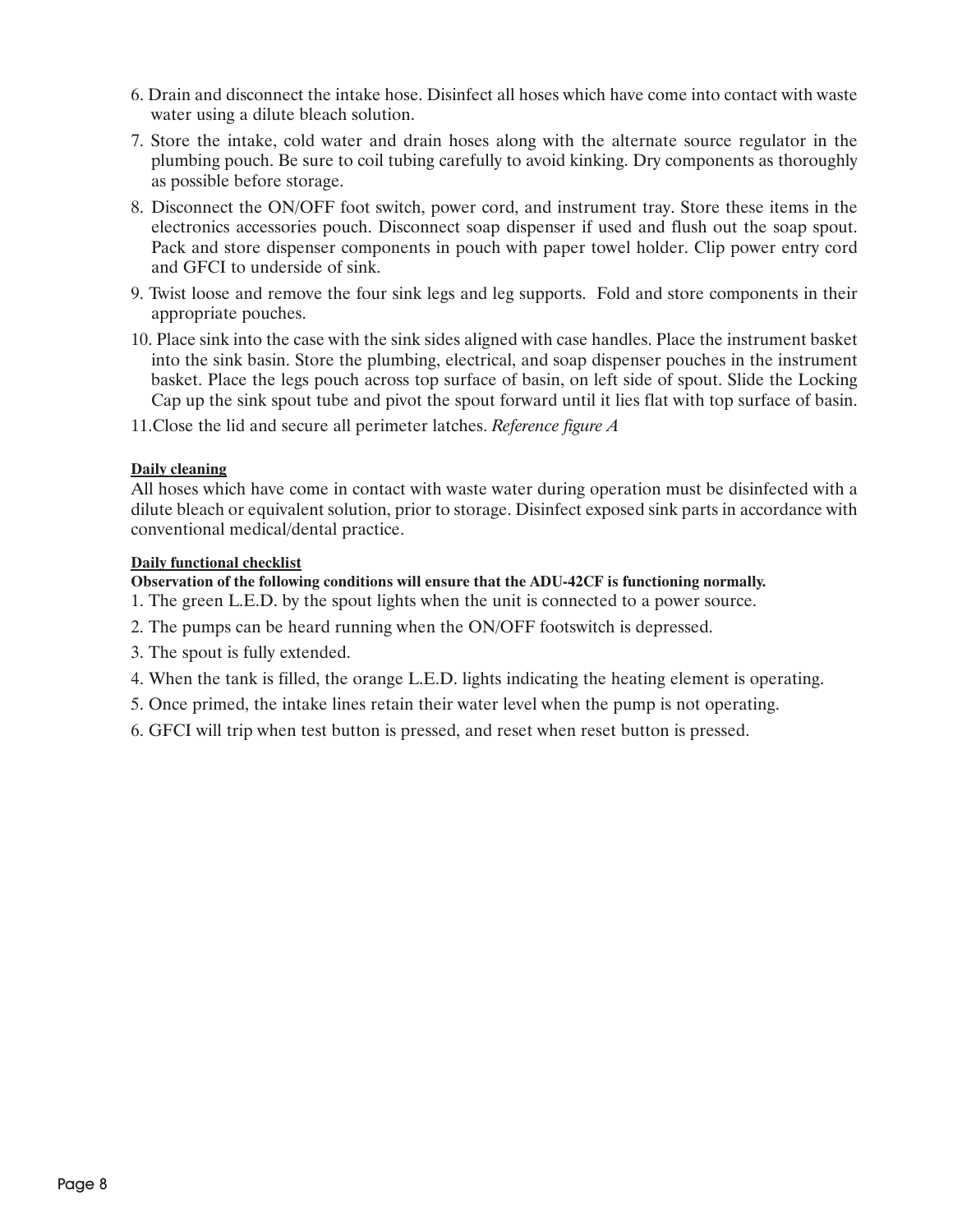# Maintenance and Servicing Instructions

#### Cleaning and lubrication

The external surfaces of the ADU-42CF's chassis, spout, basin and accessory tray can be cleaned with a commercial medical/dental disinfectant. Sink hoses contacting waste water must be disinfected after each session. To minimize the risk of corrosion, chlorine based cleaners should not be used to clean the interior of the water storage tank or the sink's legs. After a time the lines used in the plumbing may develop a milky mineral deposit. This scale can be reduced by flushing the lines with a dilute bleach or ammonium solution. External components will be sufficiently maintained by a cleaning regiment consistent with standard medical and dental practice. Internal components do not require lubrication or have special cleaning instructions.

#### Performance verification and Inspection

No specific inspection schedule needs to be maintained for this unit. Components have been selected for their maintenance-free service life. The drain catch should be cleaned after each use. Verifying that the following conditions are satisfied during operation will ensure proper function. These conditions should be verified as the final step of any major repair.

- 1. The green L.E.D. by the spout lights when the unit is connected to a power source.
- 2. The pumps can be heard running when the ON/OFF footswitch is depressed.
- 3. The tank fills when the footswitch has been depressed for approximately two minutes and the orange L.E.D. lights to indicate the heating element is operational.
- 4. The orange L.E.D. goes out when the nominal water temperature of 106 degrees Fahrenheit (41 degrees Centigrade) is reached.
- 5. The orange L.E.D. relights and heating resumes when the heated water falls below the nominal water temperature.
- 6. Once primed, the intake lines retain their water level when the pump is not operating.

#### Schematic Drawing Set

Refer to the included Schematic Drawing Set (PN 421207) for more detailed information, if needed.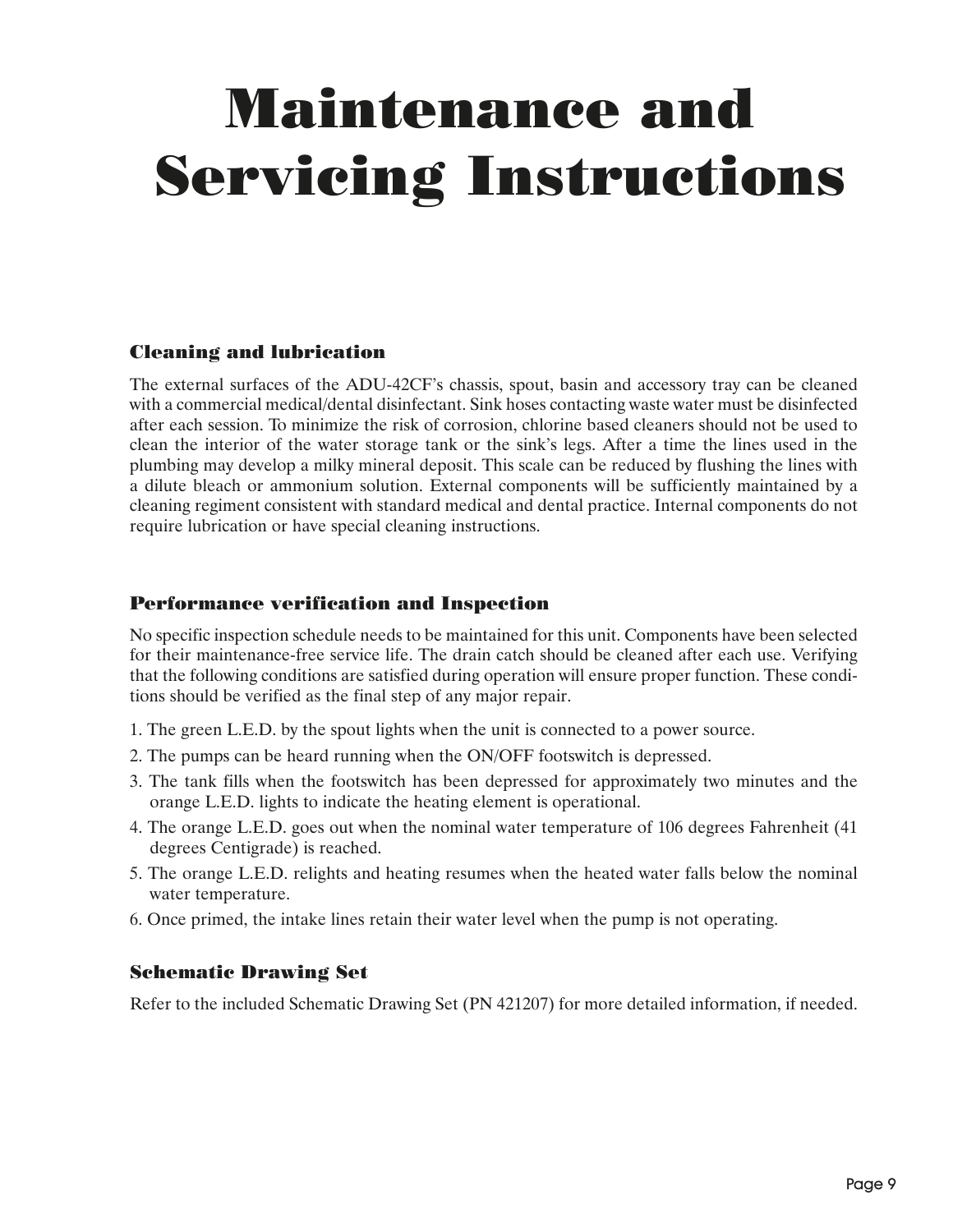#### Troubleshooting

I

| Problem                                | Cause                                            | <b>Action</b>                                                       |
|----------------------------------------|--------------------------------------------------|---------------------------------------------------------------------|
| Not drawing water, pumps operating     | No water source/intake tube<br>above water line. | Add water to source/adjust intake hose                              |
|                                        | Solenoid valve closed                            | Replace                                                             |
|                                        | Pump seals                                       | Replace $pump(s)$ if required                                       |
| Not drawing water, pumps not operating | Circuit breaker tripped                          | Reset breaker                                                       |
|                                        | Diode                                            | Inspect control board, replace<br>components or board as required   |
|                                        | GFCI tripped                                     | <b>Reset GFCI</b>                                                   |
|                                        |                                                  | Inspect pumps, replace if required                                  |
| Not heating water, orange LED lit      | Circuit breaker tripped                          | Reset breaker                                                       |
|                                        |                                                  | Inspect control board and heating<br>element, replace components as |
|                                        |                                                  | necessary                                                           |
|                                        | Heating element damaged                          | Replace element                                                     |
| Not heating water, orange LED not lit  | Tilt level sensor shut off                       | Ensure sink is standing upright                                     |
|                                        | Circuit board, thermal sensor                    | Inspect control board and                                           |
|                                        | Tank Level sensor                                | components, replace as required<br>Replace tank level sensor        |
| Not heating water, green LED not lit   | No system power                                  | Check electrical source, GFCI,                                      |
|                                        |                                                  | circuit breakers, and connections.                                  |
| Leak at spout                          | Seal failure                                     | Replace seal                                                        |
| Water leak from sink bottom            | Internal leak                                    | Remove basin and search for leak                                    |
|                                        |                                                  | Tighten or replace clamps or tubing                                 |
|                                        | Tank                                             | Tighten fittings                                                    |
|                                        |                                                  |                                                                     |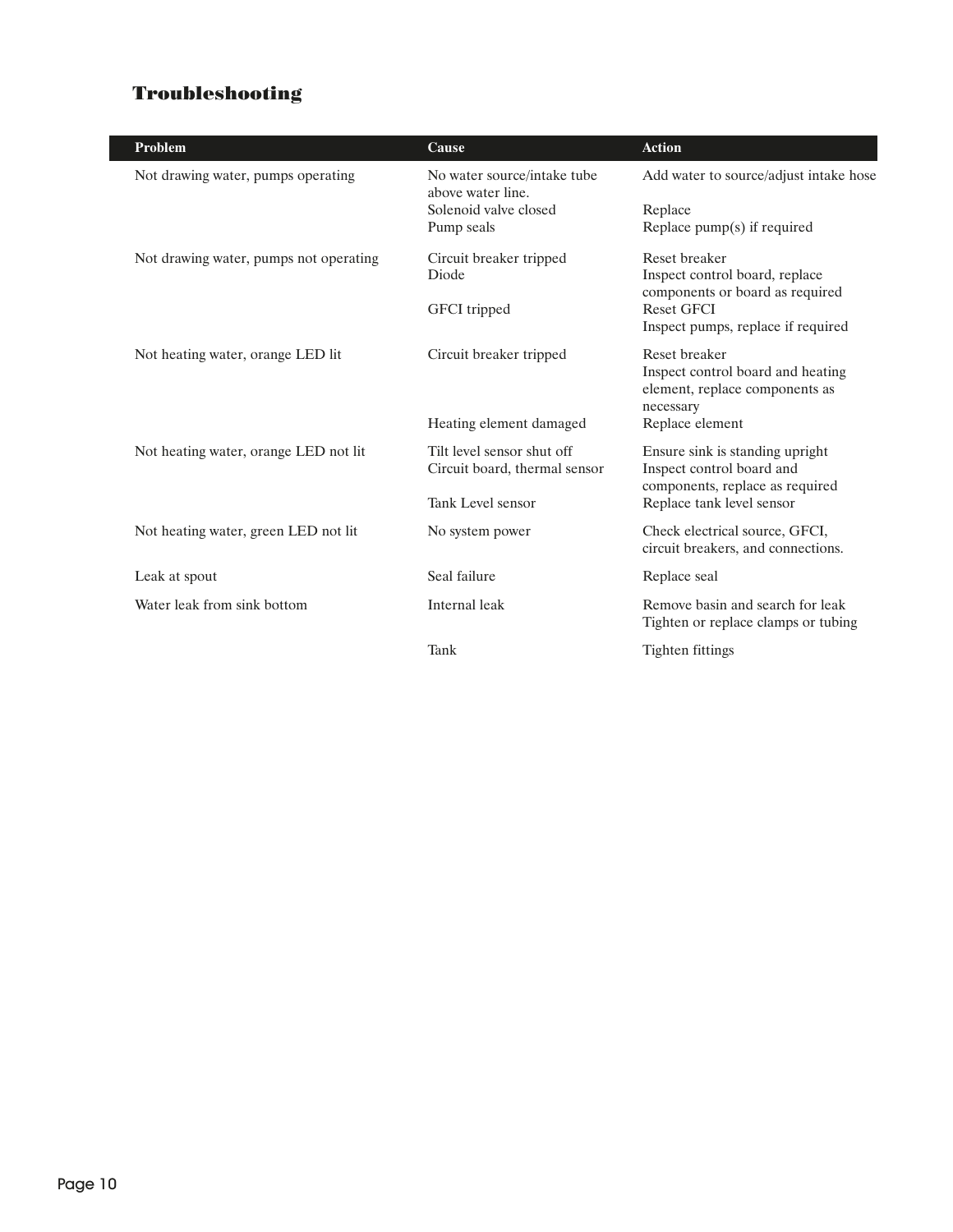#### Disassembly, Repair & Replacement

**Note:** The unit should only be powered when it is in an upright position. Operation with the tank tilted at an extreme angle can cause the tilt shutoff sensor to actuate, shutting off the heater. **Important:** Before beginning any repair, be sure to disconnect the sink from the power source.

#### **Resetting the Circuit Breakers** *(Figure L)*

The control board and heating element are protected by a 15A circuit breaker and the pumps are protected by a 0.75A breaker. Both breakers are located next to the power inlet on the bottom of the chassis. A breaker that trips repeatedly is a symptom of a more serious problem with one of the parent components. Inspect the appropriate system elements if a breaker trips continuously, or before replacing a breaker.



*Figure L - Circuit Breakers*

Access to internal components is gained by removing the spout guide and the sink chassis.

#### **Spout guide removal** *(Figure M)*

**Tools:** Channel lock pliers and 8 in. crescent wrench.

- 1. Loosen the 1.75 in. hex nut at the base of the spout guide.
- 2. Remove the spout guide from the heating tank by wrenching on the flats on the sides of the pivotal spout guide.
- 3. Lift the spout assembly out of the tank.
- 4. Replace by reversing steps.

#### **Chassis removal** *(Figure N)*

**Tools:** 1/8 hex drive or Allen wrench and a 5/16 open-face wrench or crescent wrench

- 5. Loosen the sixteen screws located around the perimeter of the sink chassis.
- 6. Lift the sink chassis and locate the chassis ground lead and L.E.D. wiring. Remove L.E.D. wiring connector from the control board. If necessary, remove the ground lead from the sink chassis.
- 7. Reassemble by reversing steps.

Once the interior of the sink has been accessed the following services can be performed:

#### **Replacing the heating element** *(Figure O)*

**Tools:** Phillips screwdriver, 8 in. crescent wrench, and 1/8 hex drive or Allen wrench

- 1. Dismount tank from support flange.
- 2. Disconnect the heater ground and power leads at the heating element.
- 3. Loosen the hardware securing the heating element to the tank.
- 4. Pull the heating element from the tank.
- 5. Before replacing, remove old sealant and apply a fresh 1/4 inch bead of RTV sealant around the heater slot. Replace heater by reversing the disassembly steps.

**Ground Lead Power Leads**

*Figure O - Heating Element*

**Ground Lead**

*Figure N - Ground*

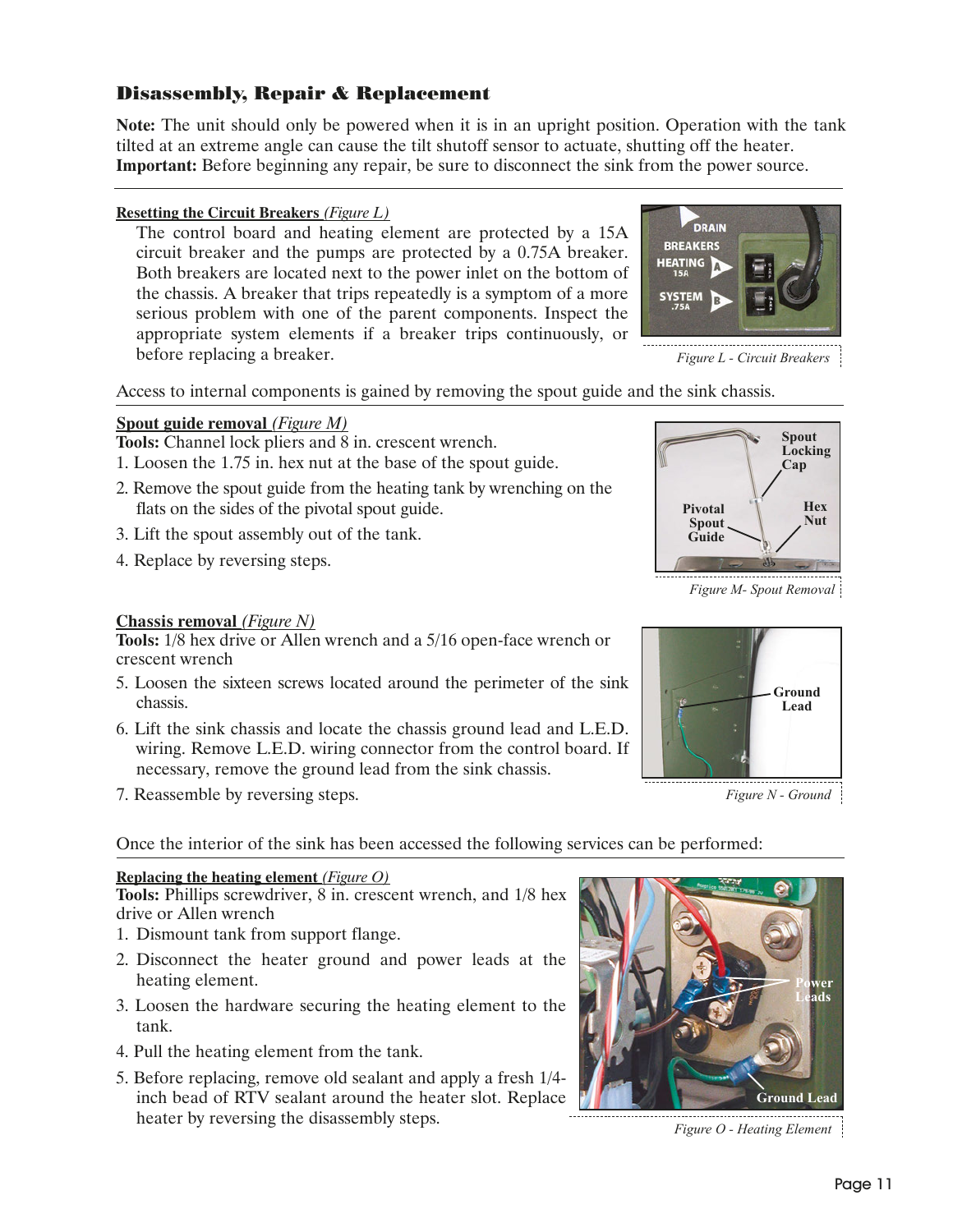#### **Replacing the level sensors** *(Figure P)*

**Tools:** 8 in. crescent wrench, 1/4 in. socket, 5/64 in. Allen wrench.

- 1. Trace the electrical leads from the tank level sensor and tilt shutoff sensor to the control board and remove the wiring connector. Note the wiring configuration from the sensors to the connector. Note the mating connector located on board.
- 2. Note the orientation, then unscrew the level sensor from the tank. Remove the mounting hardware from the tilt level sensor.
- 3. Install the new sensors as required. On the tank sensor, make sure the peaked portion of the exposed fitting labeled N.O. (normally open) is positioned upward. Rewire and attach the new electrical connector at the original board location.

#### **Replacing the electric intake pumps** *(Figure Q)*

**Tools:** Pliers, 5/16 deep well socket or driver, and a flat blade screwdriver

- 1. Remove the snapper type clamps from each end of the pumps by pushing their tabs in opposite directions. Use pliers to improve clamp manipulation. Work the tubing off each end of the pumps.
- 2. Loosen the green retaining screws and remove the grounding wires from the pumps.
- 3. Remove the four nuts which mount the pumps to the bracket and chassis.
- 4. Trace and disconnect the pumps wiring from the control board and the solenoid valve. Connect the new wires at the old locations.



*Figure P - Level Sensor*



*Figure Q - Intake Pumps*

5. Replace the pump(s) as required and reassemble by reversing steps. Make sure that the flow direction arrow on the new pump(s) points away from the solenoid valve.

#### **Replacing the pumps and tank tubing and clamps** *(Figure Q)*

**Tools:** Small slip-jaw or flat pliers.

- 1. Check the clamps and tubing for cracks, splits, and leaks.
- 2. Remove snapper type clamps by pushing the clamp tabs in opposite directions. Use pliers to improve clamp manipulation. Work the tubing off the barbs at each end.
- 3. Replace tubing with appropriate length as shown in the Schematic Drawing Set (PN 421207).
- 4. If necessary, replace clamps with parts as indicated in the Schematic Drawing Set (PN 421207).
- 5. Secure clamps over tubing at barbs, using pliers if necessary to ensure a tight, leak-free connection.

#### **Replacing the electronics board** *(Figure R)*

**Tools:** 1/4 open face wrench or crescent wrench, Phillips screwdriver, and pliers

- 1. Remove the board mounting hardware from each of the four corners of the control board.
- 2. Wire the new board by tracing the leads from the old board or by following the wiring schematic. *Refer to Figure S.*
- 3. Secure the new control board in each corner with the mounting hardware.



*Figure R - Electronics Board*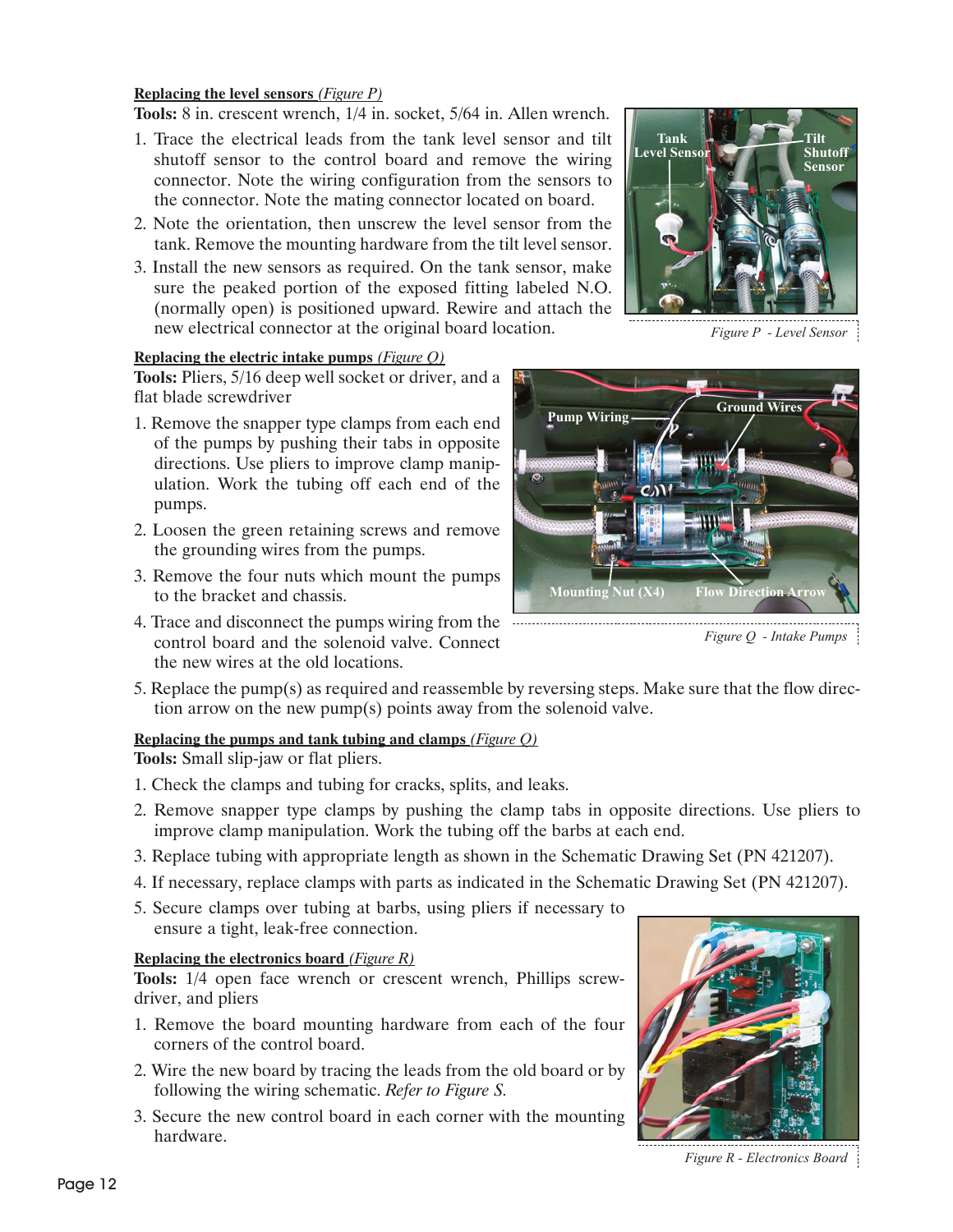#### **Replacing the solenoid valve**

**Tools:** Pliers, 1/4 socket, 5/64 hex drive or Allen wrench, and 8 in. crescent wrench

- 1. Remove the snapper type clamp from the end of the solenoid valve by pushing its tabs in opposite directions. Use pliers to improve clamp manipulation. Work the tubing off the end of the valve.
- 2. Loosen the solenoid ground lead.
- 3. Disconnect the two flag terminals. **Note:** When reattaching, the flag terminals do not require specific valve tab orientation.
- 4. Remove the "WATER" quick disconnect from the underside of the chassis base.
- 5. Remove the four screws holding the solenoid vale to the solenoid adapter.
- 6. Replace the solenoid valve and reassemble by reversing steps.

#### **Replacing seal in Spout** *Refer to Figure M*

**Tools:** Needle-nose pliers, small screw driver or dental instrument

- 1. Remove spout from the tank as per Spout Guide Removal.
- 2. Remove three capscrews from bottom of spout base with Allen wrench.
- 3. Remove cap and tube assembly.
- 3. Using a small screwdriver, lift the o-ring from its groove in the bottom of the spout base.
- 5. Replace the o-ring and reassemble by reversing steps.

#### Preparation for shipment and long term storage

No special preparations are required for shipment or long term storage. However, proper completion of all steps of the Shut-Down Section is important. The sink's polypropylene case is internally gasketed to be water tight. Moisture trapped in the case may promote bacteria growth in hot storage conditions and residual water may damage plumbing components in freezing conditions. Be sure to purge the system completely. Disinfect and dry all hoses and external surfaces thoroughly.

Storage of sink components in their proper pouches and locations will best protect them from damage caused by shifting in transport.

After periods of extended storage, cleanse as per the instruction in Cleaning and Lubrication Section.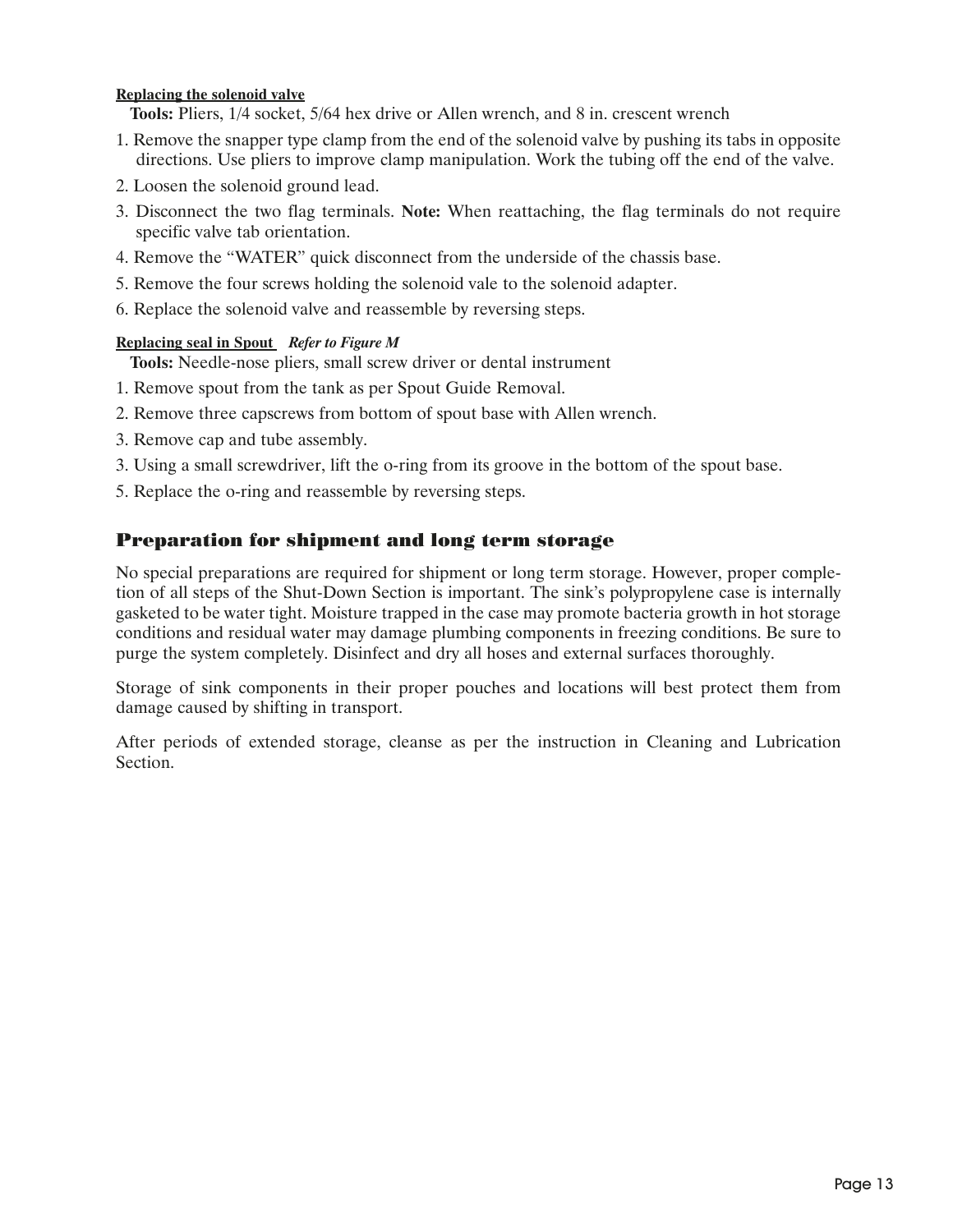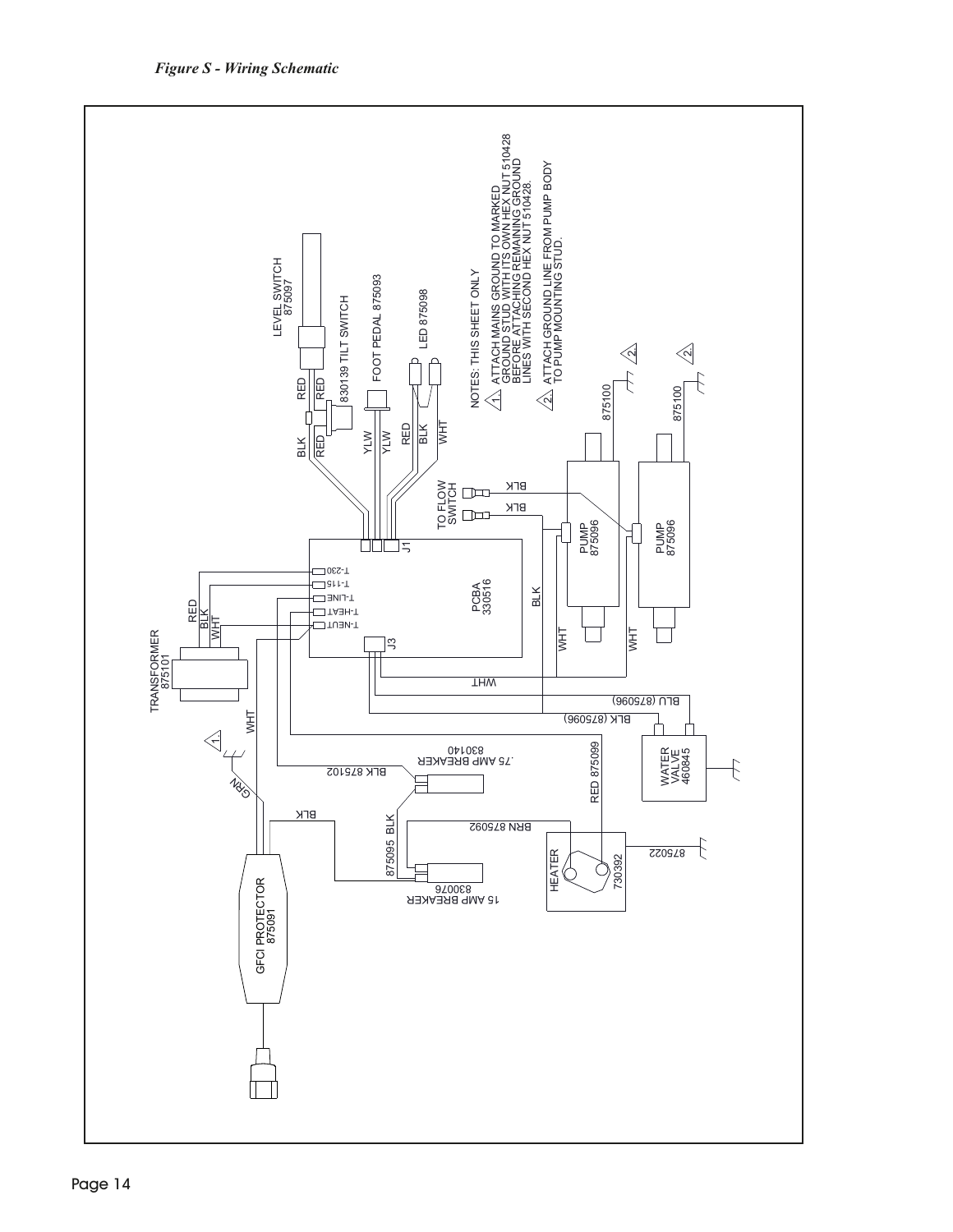